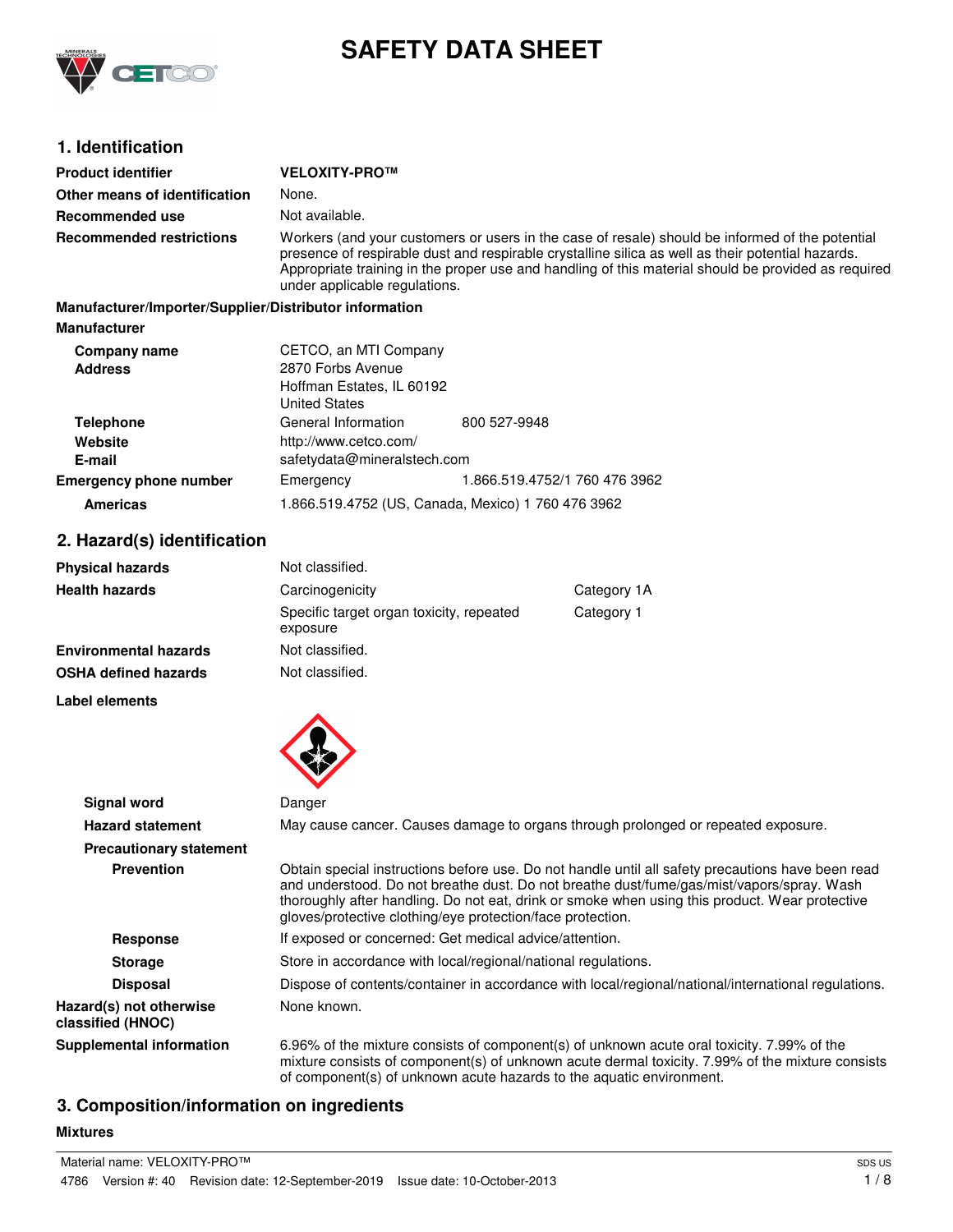| <b>Chemical name</b>                                                         | Common name and synonyms                                                                                                                                                                                                                                                                                                                                                                                                                                                                                                          | <b>CAS number</b> | %          |
|------------------------------------------------------------------------------|-----------------------------------------------------------------------------------------------------------------------------------------------------------------------------------------------------------------------------------------------------------------------------------------------------------------------------------------------------------------------------------------------------------------------------------------------------------------------------------------------------------------------------------|-------------------|------------|
| QUARTZ (SIO2)                                                                |                                                                                                                                                                                                                                                                                                                                                                                                                                                                                                                                   | 14808-60-7        | $5 - 10$   |
| <b>CRISTOBALITE</b>                                                          |                                                                                                                                                                                                                                                                                                                                                                                                                                                                                                                                   | 14464-46-1        | $1 - < 3$  |
| Other components below reportable levels                                     |                                                                                                                                                                                                                                                                                                                                                                                                                                                                                                                                   |                   | $90 - 100$ |
|                                                                              | *Designates that a specific chemical identity and/or percentage of composition has been withheld as a trade secret.                                                                                                                                                                                                                                                                                                                                                                                                               |                   |            |
| <b>Composition comments</b>                                                  | Occupational Exposure Limits for constituents are listed in Section 8.                                                                                                                                                                                                                                                                                                                                                                                                                                                            |                   |            |
| 4. First-aid measures                                                        |                                                                                                                                                                                                                                                                                                                                                                                                                                                                                                                                   |                   |            |
| <b>Inhalation</b>                                                            | Move to fresh air. Call a physician if symptoms develop or persist.                                                                                                                                                                                                                                                                                                                                                                                                                                                               |                   |            |
| <b>Skin contact</b>                                                          | Wash off with soap and water. Get medical attention if irritation develops and persists.                                                                                                                                                                                                                                                                                                                                                                                                                                          |                   |            |
| Eye contact                                                                  | Rinse with water. Get medical attention if irritation develops and persists.                                                                                                                                                                                                                                                                                                                                                                                                                                                      |                   |            |
| Ingestion                                                                    | Rinse mouth. Get medical attention if symptoms occur.                                                                                                                                                                                                                                                                                                                                                                                                                                                                             |                   |            |
| <b>Most important</b><br>symptoms/effects, acute and<br>delayed              | Prolonged exposure may cause chronic effects.                                                                                                                                                                                                                                                                                                                                                                                                                                                                                     |                   |            |
| Indication of immediate<br>medical attention and special<br>treatment needed | Provide general supportive measures and treat symptomatically. Keep victim under observation.<br>Symptoms may be delayed.                                                                                                                                                                                                                                                                                                                                                                                                         |                   |            |
| <b>General information</b>                                                   | IF exposed or concerned: Get medical advice/attention. If you feel unwell, seek medical advice<br>(show the label where possible). Ensure that medical personnel are aware of the material(s)<br>involved, and take precautions to protect themselves.                                                                                                                                                                                                                                                                            |                   |            |
| 5. Fire-fighting measures                                                    |                                                                                                                                                                                                                                                                                                                                                                                                                                                                                                                                   |                   |            |
| Suitable extinguishing media                                                 | Water fog. Foam. Dry chemical powder. Carbon dioxide (CO2).                                                                                                                                                                                                                                                                                                                                                                                                                                                                       |                   |            |
| <b>Unsuitable extinguishing</b><br>media                                     | Do not use water jet as an extinguisher, as this will spread the fire.                                                                                                                                                                                                                                                                                                                                                                                                                                                            |                   |            |
| Specific hazards arising from<br>the chemical                                | During fire, gases hazardous to health may be formed.                                                                                                                                                                                                                                                                                                                                                                                                                                                                             |                   |            |
| Special protective equipment<br>and precautions for firefighters             | Self-contained breathing apparatus and full protective clothing must be worn in case of fire.                                                                                                                                                                                                                                                                                                                                                                                                                                     |                   |            |
| <b>Fire fighting</b><br>equipment/instructions                               | Move containers from fire area if you can do so without risk.                                                                                                                                                                                                                                                                                                                                                                                                                                                                     |                   |            |
| <b>Specific methods</b>                                                      | Use standard firefighting procedures and consider the hazards of other involved materials.                                                                                                                                                                                                                                                                                                                                                                                                                                        |                   |            |
| <b>General fire hazards</b>                                                  | No unusual fire or explosion hazards noted.                                                                                                                                                                                                                                                                                                                                                                                                                                                                                       |                   |            |
| 6. Accidental release measures                                               |                                                                                                                                                                                                                                                                                                                                                                                                                                                                                                                                   |                   |            |
| Personal precautions,<br>protective equipment and<br>emergency procedures    | Keep unnecessary personnel away. Keep people away from and upwind of spill/leak. Wear<br>appropriate protective equipment and clothing during clean-up. Ensure adequate ventilation. Local<br>authorities should be advised if significant spillages cannot be contained. For personal protection,<br>see section 8 of the SDS.                                                                                                                                                                                                   |                   |            |
| <b>Methods and materials for</b><br>containment and cleaning up              | Stop the flow of material, if this is without risk. Following product recovery, flush area with water.<br>Put material in suitable, covered, labeled containers. For waste disposal, see section 13 of the<br>SDS.                                                                                                                                                                                                                                                                                                                |                   |            |
| <b>Environmental precautions</b>                                             | No special environmental precautions required. Prevent discharge of larger quantity to drain.                                                                                                                                                                                                                                                                                                                                                                                                                                     |                   |            |
| 7. Handling and storage                                                      |                                                                                                                                                                                                                                                                                                                                                                                                                                                                                                                                   |                   |            |
| <b>Precautions for safe handling</b>                                         | Obtain special instructions before use. Do not handle until all safety precautions have been read<br>and understood. Keep formation of airborne dusts to a minimum. Provide appropriate exhaust<br>ventilation at places where dust is formed. Do not breathe dust. Avoid prolonged exposure. When<br>using, do not eat, drink or smoke. Should be handled in closed systems, if possible. Wear<br>appropriate personal protective equipment. Wash hands thoroughly after handling. Observe good<br>industrial hygiene practices. |                   |            |
| Conditions for safe storage,<br>including any incompatibilities              | Store locked up. Store in tightly closed container. Keep out of the reach of children. Store away<br>from incompatible materials (see Section 10 of the SDS).                                                                                                                                                                                                                                                                                                                                                                     |                   |            |
| 8. Exposure controls/personal protection                                     |                                                                                                                                                                                                                                                                                                                                                                                                                                                                                                                                   |                   |            |

## **Occupational exposure limits**

The following constituents are the only constituents of the product which have a PEL, TLV or other recommended exposure limit. At this time, the other constituents have no known exposure limits.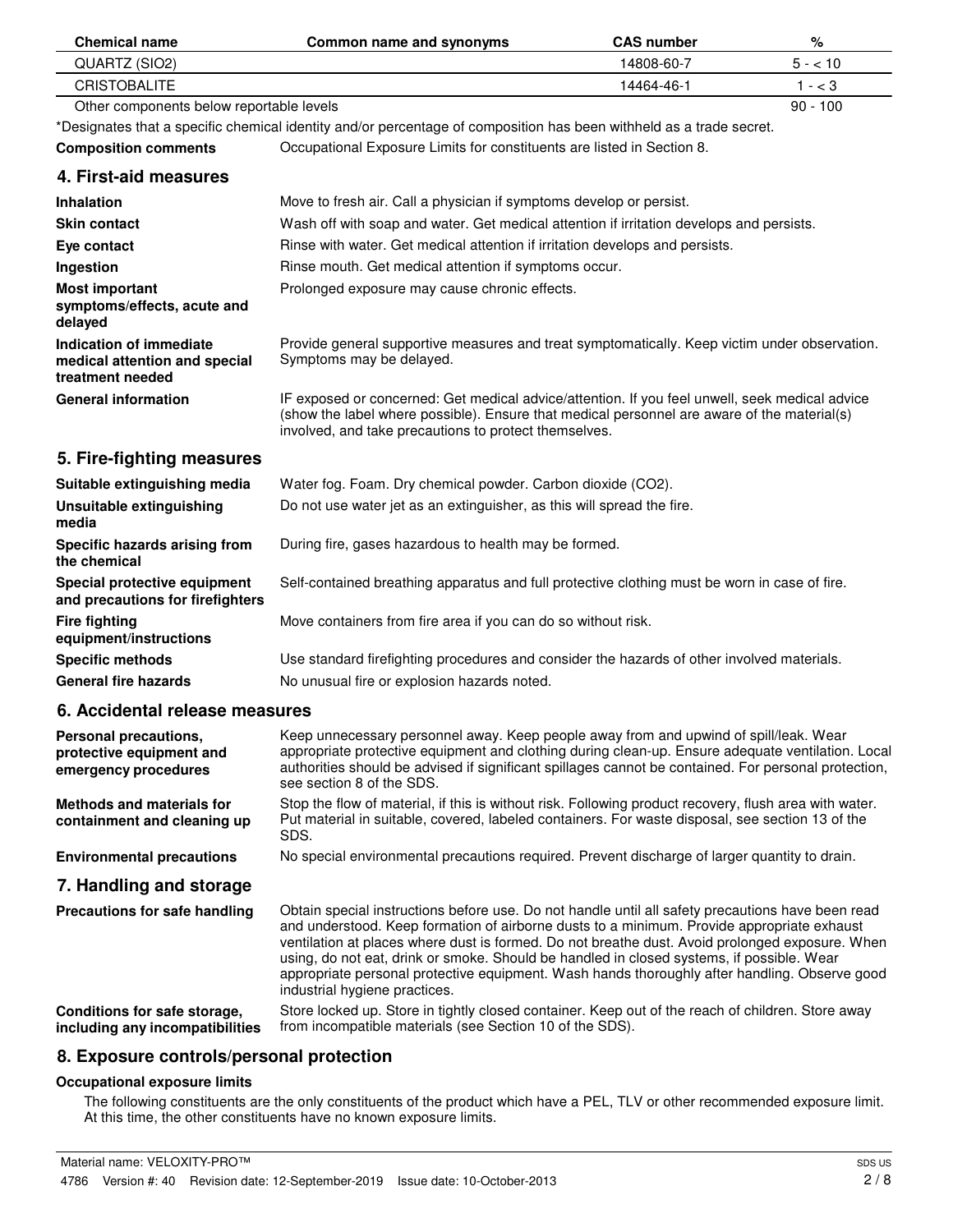| <b>Components</b>                                | US. OSHA Table Z-1 Limits for Air Contaminants (29 CFR 1910.1000)<br><b>Type</b>                                                                                                                                                                                                                                                                                   | Value           | Form                 |
|--------------------------------------------------|--------------------------------------------------------------------------------------------------------------------------------------------------------------------------------------------------------------------------------------------------------------------------------------------------------------------------------------------------------------------|-----------------|----------------------|
| QUARTZ (SIO2) (CAS<br>14808-60-7)                | <b>PEL</b>                                                                                                                                                                                                                                                                                                                                                         | $0.05$ mg/m3    | Respirable dust.     |
| US. OSHA Table Z-3 (29 CFR 1910.1000)            |                                                                                                                                                                                                                                                                                                                                                                    |                 |                      |
| <b>Components</b>                                | <b>Type</b>                                                                                                                                                                                                                                                                                                                                                        | Value           | <b>Form</b>          |
| QUARTZ (SIO2) (CAS<br>14808-60-7)                | <b>TWA</b>                                                                                                                                                                                                                                                                                                                                                         | $0.1$ mg/m3     | Respirable.          |
|                                                  |                                                                                                                                                                                                                                                                                                                                                                    | 2.4 mppcf       | Respirable.          |
| <b>Constituents</b>                              | <b>Type</b>                                                                                                                                                                                                                                                                                                                                                        | Value           | <b>Form</b>          |
| <b>INERT OR NUISANCE</b><br><b>DUSTS</b>         | <b>TWA</b>                                                                                                                                                                                                                                                                                                                                                         | $5$ mg/m $3$    | Respirable fraction. |
|                                                  |                                                                                                                                                                                                                                                                                                                                                                    | $15$ mg/m $3$   | Total dust.          |
|                                                  |                                                                                                                                                                                                                                                                                                                                                                    | 50 mppcf        | Total dust.          |
|                                                  |                                                                                                                                                                                                                                                                                                                                                                    | 15 mppcf        | Respirable fraction. |
| <b>US. ACGIH Threshold Limit Values</b>          |                                                                                                                                                                                                                                                                                                                                                                    |                 |                      |
| <b>Components</b>                                | <b>Type</b>                                                                                                                                                                                                                                                                                                                                                        | Value           | Form                 |
| QUARTZ (SIO2) (CAS<br>14808-60-7)                | TWA                                                                                                                                                                                                                                                                                                                                                                | $0.025$ mg/m3   | Respirable fraction. |
| US. NIOSH: Pocket Guide to Chemical Hazards      |                                                                                                                                                                                                                                                                                                                                                                    |                 |                      |
| <b>Components</b>                                | <b>Type</b>                                                                                                                                                                                                                                                                                                                                                        | Value           | Form                 |
| QUARTZ (SIO2) (CAS<br>14808-60-7)                | <b>TWA</b>                                                                                                                                                                                                                                                                                                                                                         | $0.05$ mg/m $3$ | Respirable dust.     |
| <b>Biological limit values</b>                   | No biological exposure limits noted for the ingredient(s).                                                                                                                                                                                                                                                                                                         |                 |                      |
| <b>Exposure guidelines</b>                       | Occupational exposure to nuisance dust (total and respirable) and respirable crystalline silica<br>should be monitored and controlled.                                                                                                                                                                                                                             |                 |                      |
| Appropriate engineering<br>controls              | Good general ventilation should be used. Ventilation rates should be matched to conditions. If<br>applicable, use process enclosures, local exhaust ventilation, or other engineering controls to<br>maintain airborne levels below recommended exposure limits. If exposure limits have not been<br>established, maintain airborne levels to an acceptable level. |                 |                      |
|                                                  | Individual protection measures, such as personal protective equipment                                                                                                                                                                                                                                                                                              |                 |                      |
| Eye/face protection                              | Applicable for industrial settings only. Wear safety glasses with side shields (or goggles).                                                                                                                                                                                                                                                                       |                 |                      |
| <b>Skin protection</b><br><b>Hand protection</b> | Applicable for industrial settings only. Wear appropriate chemical resistant gloves.                                                                                                                                                                                                                                                                               |                 |                      |
| <b>Other</b>                                     | Applicable for industrial settings only. Use of an impervious apron is recommended.                                                                                                                                                                                                                                                                                |                 |                      |
| <b>Respiratory protection</b>                    | Applicable for industrial settings only. Use a particulate filter respirator for particulate<br>concentrations exceeding the Occupational Exposure Limit.                                                                                                                                                                                                          |                 |                      |
| <b>Thermal hazards</b>                           | Wear appropriate thermal protective clothing, when necessary.                                                                                                                                                                                                                                                                                                      |                 |                      |
| <b>General hygiene</b><br>considerations         | Observe any medical surveillance requirements. Always observe good personal hygiene<br>measures, such as washing after handling the material and before eating, drinking, and/or<br>smoking. Routinely wash work clothing and protective equipment to remove contaminants.                                                                                         |                 |                      |
| 9. Physical and chemical properties              |                                                                                                                                                                                                                                                                                                                                                                    |                 |                      |
| Appearance                                       |                                                                                                                                                                                                                                                                                                                                                                    |                 |                      |
| <b>Physical state</b>                            | Solid.                                                                                                                                                                                                                                                                                                                                                             |                 |                      |
| Form                                             | Solid.                                                                                                                                                                                                                                                                                                                                                             |                 |                      |
| Color                                            | Not available.                                                                                                                                                                                                                                                                                                                                                     |                 |                      |

| Golor                             | <b>INUL dvalidule.</b>                     |
|-----------------------------------|--------------------------------------------|
| Odor                              | Not available.                             |
| Odor threshold                    | Not applicable.                            |
| рH                                | $8.5 - 11$                                 |
| Melting point/freezing point      | $> 842$ °F ( $> 450$ °C) / Not applicable. |
| Initial boiling point and boiling | Not applicable.                            |
| range                             |                                            |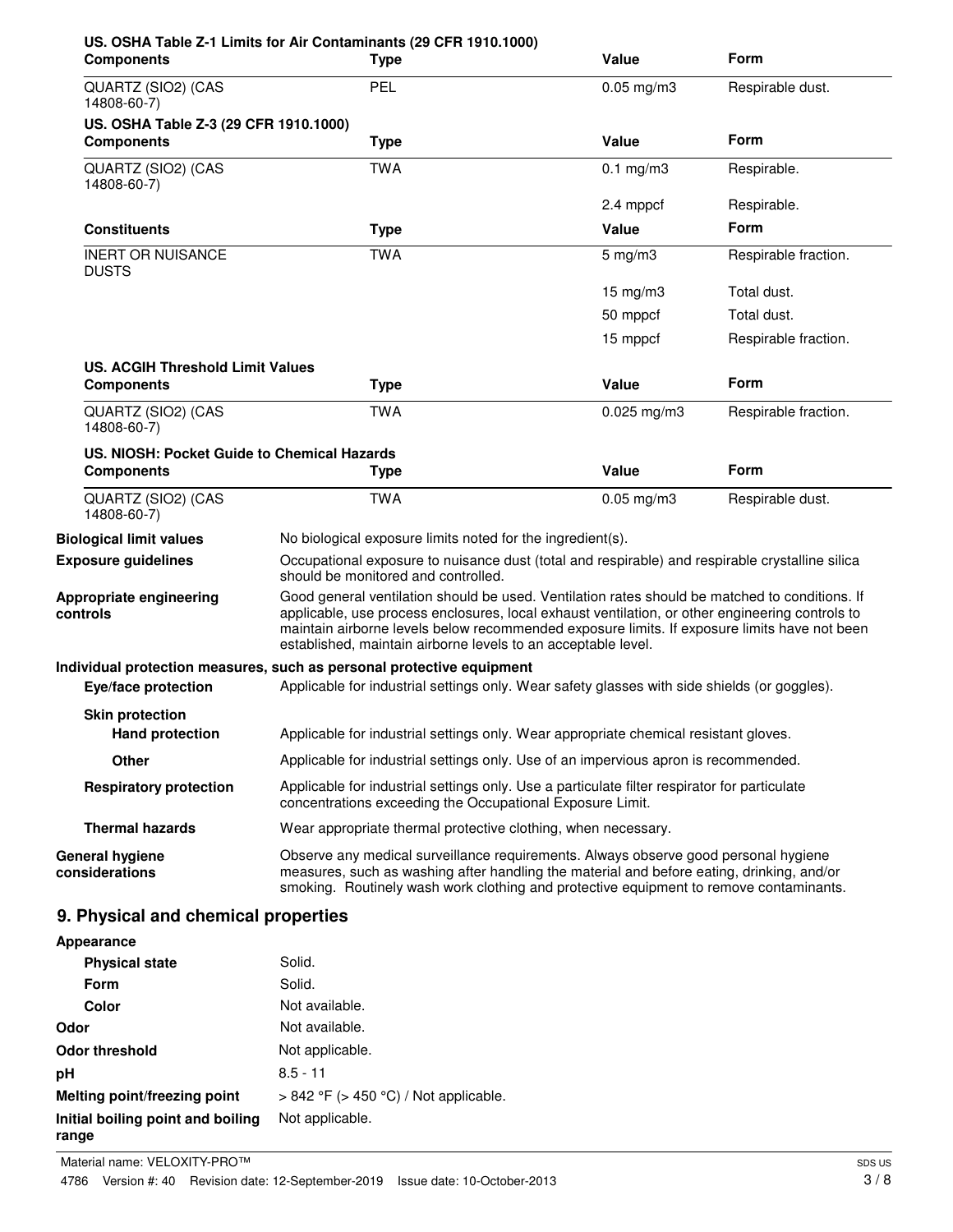| <b>Flash point</b>                                | Not applicable.               |
|---------------------------------------------------|-------------------------------|
| <b>Evaporation rate</b>                           | Not available.                |
| Flammability (solid, gas)                         | Not available.                |
| Upper/lower flammability or explosive limits      |                               |
| <b>Flammability limit - lower</b><br>(%)          | Not applicable.               |
| <b>Flammability limit - upper</b><br>$(\%)$       | Not applicable.               |
| Explosive limit - lower (%)                       | Not available.                |
| Explosive limit - upper (%)                       | Not available.                |
| Vapor pressure                                    | Not applicable.               |
| <b>Vapor density</b>                              | Not applicable.               |
| <b>Relative density</b>                           | $2.6$ g/cm <sup>3</sup>       |
| Solubility(ies)                                   |                               |
| <b>Solubility (water)</b>                         | $< 0.9$ mg/l                  |
| <b>Partition coefficient</b><br>(n-octanol/water) | Not applicable.               |
| <b>Auto-ignition temperature</b>                  | Not applicable.               |
| <b>Decomposition temperature</b>                  | $>932$ °F ( $>500$ °C)        |
| Viscosity                                         | Not applicable.               |
| <b>Viscosity temperature</b>                      | Not applicable.               |
| <b>Other information</b>                          |                               |
| <b>Bulk density</b>                               | $0.9 - 1.4$ g/cm <sup>3</sup> |
| <b>Explosive limit</b>                            | Not applicable.               |
| <b>Explosive properties</b>                       | Not explosive.                |
| <b>Explosivity</b>                                | Not applicable.               |
| <b>Flame extension</b>                            | Not applicable.               |
| <b>Flammability</b>                               | Not applicable.               |
| <b>Flammability (flash back)</b>                  | Not applicable.               |
| <b>Flammability (Heat of</b><br>combustion)       | Not applicable.               |
| <b>Flammability (Train fire)</b>                  | Not applicable                |
| <b>Flammability class</b>                         | Not applicable.               |
| <b>Flash point class</b>                          | Not flammable                 |
| Molecular formula                                 | <b>UVCB Substance</b>         |
| Molecular weight                                  | Not applicable.               |
| <b>Oxidizing properties</b>                       | Not oxidizing.                |
| <b>Percent volatile</b>                           | $0\%$                         |
| pH in aqueous solution                            | $8.5 - 11$                    |
| <b>Specific gravity</b>                           | Not applicable.               |
| <b>VOC</b>                                        | CARB                          |
|                                                   | 0%                            |
|                                                   |                               |

# **10. Stability and reactivity**

| <b>Reactivity</b>                            | The product is stable and non-reactive under normal conditions of use, storage and transport.                                                                                          |
|----------------------------------------------|----------------------------------------------------------------------------------------------------------------------------------------------------------------------------------------|
| <b>Chemical stability</b>                    | Material is stable under normal conditions.                                                                                                                                            |
| <b>Possibility of hazardous</b><br>reactions | No dangerous reaction known under conditions of normal use.                                                                                                                            |
| <b>Conditions to avoid</b>                   | Keep away from heat, hot surfaces, sparks, open flames and other ignition sources. Avoid<br>temperatures exceeding the decomposition temperature. Contact with incompatible materials. |
| Incompatible materials                       | Powerful oxidizers. Chlorine.                                                                                                                                                          |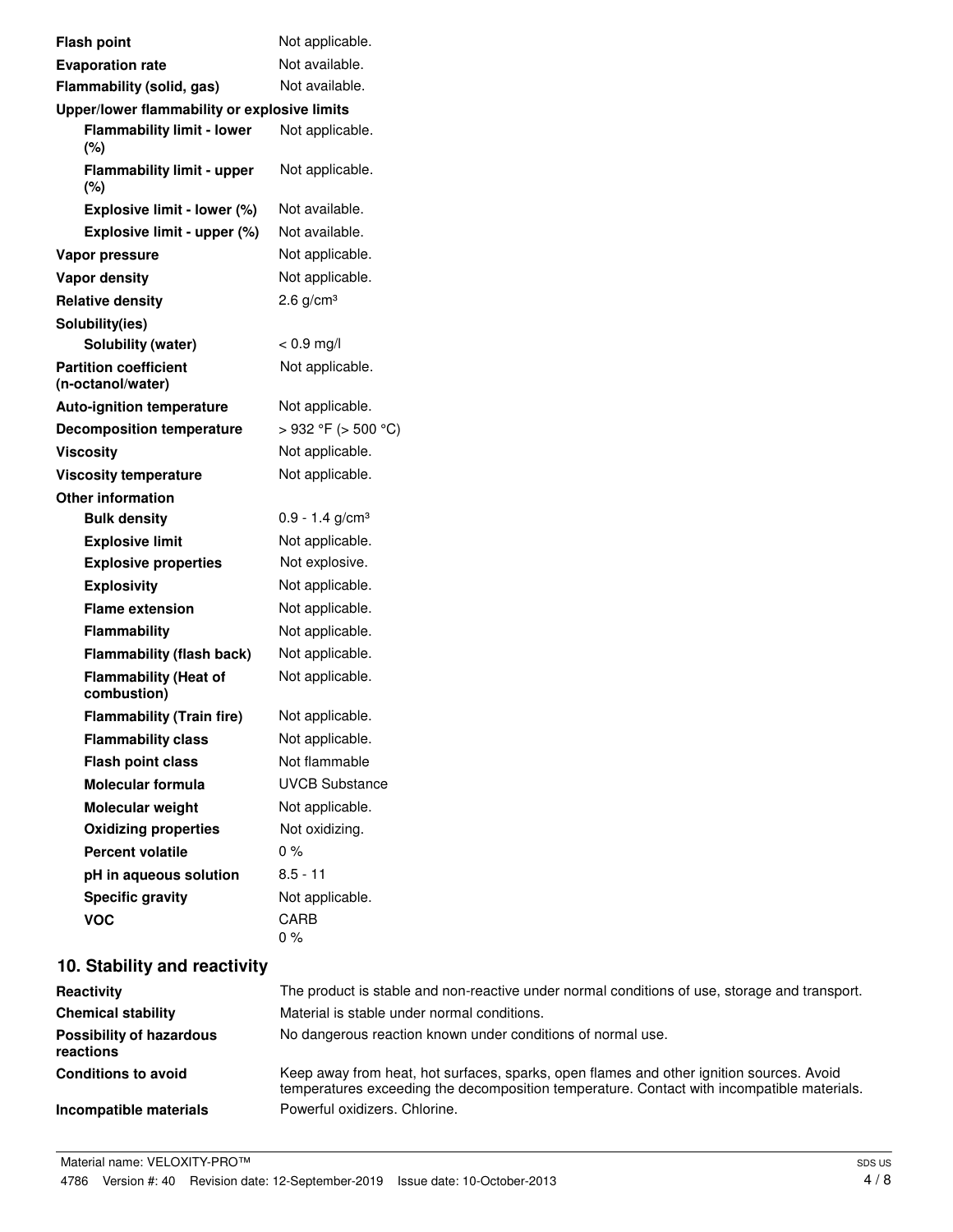## **11. Toxicological information**

## **Information on likely routes of exposure**

| <b>Inhalation</b>                                                                  | Prolonged inhalation may be harmful.                     |
|------------------------------------------------------------------------------------|----------------------------------------------------------|
| <b>Skin contact</b>                                                                | No adverse effects due to skin contact are expected.     |
| Eye contact                                                                        | Direct contact with eyes may cause temporary irritation. |
| Ingestion                                                                          | Expected to be a low ingestion hazard.                   |
| Symptoms related to the<br>physical, chemical and<br>toxicological characteristics | Direct contact with eyes may cause temporary irritation. |

## **Information on toxicological effects**

| <b>Acute toxicity</b>                                                                            | Not known.                                                                                                                                                                                                                                                                                                                                                                                                                                                                                                                                                                                                                                                                                                                                                                                                                                                                                                                                                                                                                                                                                                                                                                                                                                                                                                                                                                                                                                                                                                                                                                                         |                                                                              |  |  |
|--------------------------------------------------------------------------------------------------|----------------------------------------------------------------------------------------------------------------------------------------------------------------------------------------------------------------------------------------------------------------------------------------------------------------------------------------------------------------------------------------------------------------------------------------------------------------------------------------------------------------------------------------------------------------------------------------------------------------------------------------------------------------------------------------------------------------------------------------------------------------------------------------------------------------------------------------------------------------------------------------------------------------------------------------------------------------------------------------------------------------------------------------------------------------------------------------------------------------------------------------------------------------------------------------------------------------------------------------------------------------------------------------------------------------------------------------------------------------------------------------------------------------------------------------------------------------------------------------------------------------------------------------------------------------------------------------------------|------------------------------------------------------------------------------|--|--|
| <b>Product</b>                                                                                   | <b>Species</b>                                                                                                                                                                                                                                                                                                                                                                                                                                                                                                                                                                                                                                                                                                                                                                                                                                                                                                                                                                                                                                                                                                                                                                                                                                                                                                                                                                                                                                                                                                                                                                                     | <b>Test Results</b>                                                          |  |  |
| <b>Bentonite</b>                                                                                 |                                                                                                                                                                                                                                                                                                                                                                                                                                                                                                                                                                                                                                                                                                                                                                                                                                                                                                                                                                                                                                                                                                                                                                                                                                                                                                                                                                                                                                                                                                                                                                                                    |                                                                              |  |  |
| <b>Acute</b>                                                                                     |                                                                                                                                                                                                                                                                                                                                                                                                                                                                                                                                                                                                                                                                                                                                                                                                                                                                                                                                                                                                                                                                                                                                                                                                                                                                                                                                                                                                                                                                                                                                                                                                    |                                                                              |  |  |
| <b>Inhalation</b>                                                                                |                                                                                                                                                                                                                                                                                                                                                                                                                                                                                                                                                                                                                                                                                                                                                                                                                                                                                                                                                                                                                                                                                                                                                                                                                                                                                                                                                                                                                                                                                                                                                                                                    |                                                                              |  |  |
| Dust                                                                                             |                                                                                                                                                                                                                                                                                                                                                                                                                                                                                                                                                                                                                                                                                                                                                                                                                                                                                                                                                                                                                                                                                                                                                                                                                                                                                                                                                                                                                                                                                                                                                                                                    |                                                                              |  |  |
| LC50                                                                                             | Rat                                                                                                                                                                                                                                                                                                                                                                                                                                                                                                                                                                                                                                                                                                                                                                                                                                                                                                                                                                                                                                                                                                                                                                                                                                                                                                                                                                                                                                                                                                                                                                                                | > 5.27 mg/l, 4 hr OECD 436                                                   |  |  |
| Oral                                                                                             |                                                                                                                                                                                                                                                                                                                                                                                                                                                                                                                                                                                                                                                                                                                                                                                                                                                                                                                                                                                                                                                                                                                                                                                                                                                                                                                                                                                                                                                                                                                                                                                                    |                                                                              |  |  |
| Dust                                                                                             |                                                                                                                                                                                                                                                                                                                                                                                                                                                                                                                                                                                                                                                                                                                                                                                                                                                                                                                                                                                                                                                                                                                                                                                                                                                                                                                                                                                                                                                                                                                                                                                                    |                                                                              |  |  |
| LD50                                                                                             | Rat                                                                                                                                                                                                                                                                                                                                                                                                                                                                                                                                                                                                                                                                                                                                                                                                                                                                                                                                                                                                                                                                                                                                                                                                                                                                                                                                                                                                                                                                                                                                                                                                | > 2000 mg/kg OECD 425                                                        |  |  |
| <b>Skin corrosion/irritation</b>                                                                 |                                                                                                                                                                                                                                                                                                                                                                                                                                                                                                                                                                                                                                                                                                                                                                                                                                                                                                                                                                                                                                                                                                                                                                                                                                                                                                                                                                                                                                                                                                                                                                                                    | Prolonged skin contact may cause temporary irritation.                       |  |  |
| Serious eye damage/eye<br>irritation                                                             |                                                                                                                                                                                                                                                                                                                                                                                                                                                                                                                                                                                                                                                                                                                                                                                                                                                                                                                                                                                                                                                                                                                                                                                                                                                                                                                                                                                                                                                                                                                                                                                                    | Direct contact with eyes may cause temporary irritation.                     |  |  |
| Respiratory or skin sensitization                                                                |                                                                                                                                                                                                                                                                                                                                                                                                                                                                                                                                                                                                                                                                                                                                                                                                                                                                                                                                                                                                                                                                                                                                                                                                                                                                                                                                                                                                                                                                                                                                                                                                    |                                                                              |  |  |
| <b>Respiratory sensitization</b>                                                                 | Not a respiratory sensitizer.                                                                                                                                                                                                                                                                                                                                                                                                                                                                                                                                                                                                                                                                                                                                                                                                                                                                                                                                                                                                                                                                                                                                                                                                                                                                                                                                                                                                                                                                                                                                                                      |                                                                              |  |  |
| <b>Skin sensitization</b>                                                                        |                                                                                                                                                                                                                                                                                                                                                                                                                                                                                                                                                                                                                                                                                                                                                                                                                                                                                                                                                                                                                                                                                                                                                                                                                                                                                                                                                                                                                                                                                                                                                                                                    | This product is not expected to cause skin sensitization.                    |  |  |
| Germ cell mutagenicity                                                                           | No data available to indicate product or any components present at greater than 0.1% are<br>mutagenic or genotoxic.                                                                                                                                                                                                                                                                                                                                                                                                                                                                                                                                                                                                                                                                                                                                                                                                                                                                                                                                                                                                                                                                                                                                                                                                                                                                                                                                                                                                                                                                                |                                                                              |  |  |
| Carcinogenicity                                                                                  | In 1997, IARC (the International Agency for Research on Cancer) concluded that crystalline silica<br>inhaled from occupational sources can cause lung cancer in humans. However in making the<br>overall evaluation, IARC noted that "carcinogenicity was not detected in all industrial<br>circumstances studied. Carcinogenicity may be dependent on inherent characteristics of the<br>crystalline silica or on external factors affecting its biological activity or distribution of its<br>polymorphs." (IARC Monographs on the evaluation of the carcinogenic risks of chemicals to<br>humans, Silica, silicates dust and organic fibres, 1997, Vol. 68, IARC, Lyon, France.) In June<br>2003, SCOEL (the EU Scientific Committee on Occupational Exposure Limits) concluded that the<br>main effect in humans of the inhalation of respirable crystalline silica dust is silicosis. "There is<br>sufficient information to conclude that the relative risk of lung cancer is increased in persons with<br>silicosis (and, apparently, not in employees without silicosis exposed to silica dust in quarries and<br>in the ceramic industry). Therefore, preventing the onset of silicosis will also reduce the cancer<br>risk" (SCOEL SUM Doc 94-final, June 2003) According to the current state of the art, worker<br>protection against silicosis can be consistently assured by respecting the existing regulatory<br>occupational exposure limits. May cause cancer. Occupational exposure to respirable dust and<br>respirable crystalline silica should be monitored and controlled. |                                                                              |  |  |
| <b>IARC Monographs. Overall Evaluation of Carcinogenicity</b>                                    |                                                                                                                                                                                                                                                                                                                                                                                                                                                                                                                                                                                                                                                                                                                                                                                                                                                                                                                                                                                                                                                                                                                                                                                                                                                                                                                                                                                                                                                                                                                                                                                                    |                                                                              |  |  |
| QUARTZ (SIO2) (CAS 14808-60-7)<br>OSHA Specifically Regulated Substances (29 CFR 1910.1001-1053) |                                                                                                                                                                                                                                                                                                                                                                                                                                                                                                                                                                                                                                                                                                                                                                                                                                                                                                                                                                                                                                                                                                                                                                                                                                                                                                                                                                                                                                                                                                                                                                                                    | 1 Carcinogenic to humans.                                                    |  |  |
| QUARTZ (SIO2) (CAS 14808-60-7)                                                                   |                                                                                                                                                                                                                                                                                                                                                                                                                                                                                                                                                                                                                                                                                                                                                                                                                                                                                                                                                                                                                                                                                                                                                                                                                                                                                                                                                                                                                                                                                                                                                                                                    | Cancer                                                                       |  |  |
| US. National Toxicology Program (NTP) Report on Carcinogens                                      |                                                                                                                                                                                                                                                                                                                                                                                                                                                                                                                                                                                                                                                                                                                                                                                                                                                                                                                                                                                                                                                                                                                                                                                                                                                                                                                                                                                                                                                                                                                                                                                                    |                                                                              |  |  |
| QUARTZ (SIO2) (CAS 14808-60-7)                                                                   |                                                                                                                                                                                                                                                                                                                                                                                                                                                                                                                                                                                                                                                                                                                                                                                                                                                                                                                                                                                                                                                                                                                                                                                                                                                                                                                                                                                                                                                                                                                                                                                                    | Known To Be Human Carcinogen.                                                |  |  |
| <b>Reproductive toxicity</b>                                                                     |                                                                                                                                                                                                                                                                                                                                                                                                                                                                                                                                                                                                                                                                                                                                                                                                                                                                                                                                                                                                                                                                                                                                                                                                                                                                                                                                                                                                                                                                                                                                                                                                    | This product is not expected to cause reproductive or developmental effects. |  |  |
| Specific target organ toxicity -<br>single exposure                                              | Not classified.                                                                                                                                                                                                                                                                                                                                                                                                                                                                                                                                                                                                                                                                                                                                                                                                                                                                                                                                                                                                                                                                                                                                                                                                                                                                                                                                                                                                                                                                                                                                                                                    |                                                                              |  |  |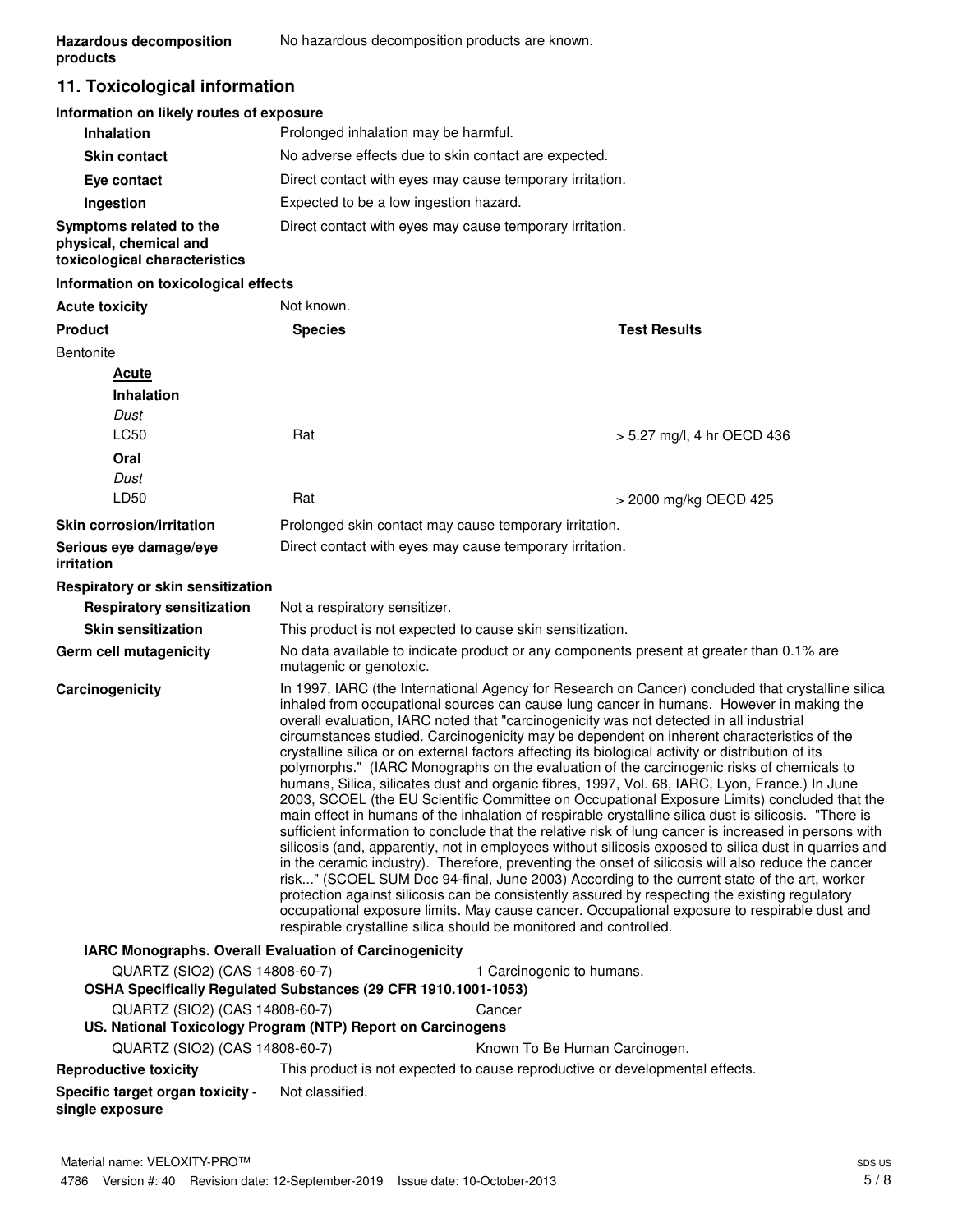| Specific target organ toxicity -<br>repeated exposure | Causes damage to organs through prolonged or repeated exposure.                                                                                       |
|-------------------------------------------------------|-------------------------------------------------------------------------------------------------------------------------------------------------------|
| <b>Aspiration hazard</b>                              | Not an aspiration hazard.                                                                                                                             |
| <b>Chronic effects</b>                                | Prolonged inhalation may be harmful. Causes damage to organs through prolonged or repeated<br>exposure. Prolonged exposure may cause chronic effects. |

## **12. Ecological information**

The product is not classified as environmentally hazardous. However, this does not exclude the possibility that large or frequent spills can have a harmful or damaging effect on the environment. **Ecotoxicity Product Species Test Results Bentonite Aquatic** Algae **EC50** Freshwater algae > 100 mg/l, 72 hours Crustacea EC50 Coon stripe shrimp (Pandalus danae) 24.8 mg/l, 96 hours Daphnia  $> 100$  mg/l, 48 hours Dungeness or edible crab (Cancer 81.6 mg/l, 96 hours magister)

|                                  | Marine water fish                                                            | 2800 - 3200 mg/l, 24 hours |
|----------------------------------|------------------------------------------------------------------------------|----------------------------|
| Persistence and degradability    | No data is available on the degradability of any ingredients in the mixture. |                            |
| <b>Bioaccumulative potential</b> |                                                                              |                            |

Fish CC50 Freshwater fish 16000 mg/l, 96 hours

| Mobility in soil      | No data available.                                                                                                                                                                         |
|-----------------------|--------------------------------------------------------------------------------------------------------------------------------------------------------------------------------------------|
| Other adverse effects | No other adverse environmental effects (e.g. ozone depletion, photochemical ozone creation<br>potential, endocrine disruption, global warming potential) are expected from this component. |

## **13. Disposal considerations**

| <b>Disposal instructions</b>             | Collect and reclaim or dispose in sealed containers at licensed waste disposal site. Dispose of<br>contents/container in accordance with local/regional/national/international regulations.                            |
|------------------------------------------|------------------------------------------------------------------------------------------------------------------------------------------------------------------------------------------------------------------------|
| Local disposal regulations               | Dispose in accordance with all applicable regulations.                                                                                                                                                                 |
| Hazardous waste code                     | The waste code should be assigned in discussion between the user, the producer and the waste<br>disposal company.                                                                                                      |
| Waste from residues / unused<br>products | Dispose of in accordance with local regulations. Empty containers or liners may retain some<br>product residues. This material and its container must be disposed of in a safe manner (see:<br>Disposal instructions). |
| <b>Contaminated packaging</b>            | Since emptied containers may retain product residue, follow label warnings even after container is<br>emptied. Empty containers should be taken to an approved waste handling site for recycling or<br>disposal.       |

## **14. Transport information**

## **DOT**

Not regulated as dangerous goods.

#### **IATA**

Not regulated as dangerous goods.

## **IMDG**

Not regulated as dangerous goods.

**Transport in bulk according to** Not applicable. **Annex II of MARPOL 73/78 and the IBC Code**

## **15. Regulatory information**

**US federal regulations**

This product is a "Hazardous Chemical" as defined by the OSHA Hazard Communication Standard, 29 CFR 1910.1200.

## **Toxic Substances Control Act (TSCA)**

## **TSCA Section 12(b) Export Notification (40 CFR 707, Subpt. D)**

Not regulated.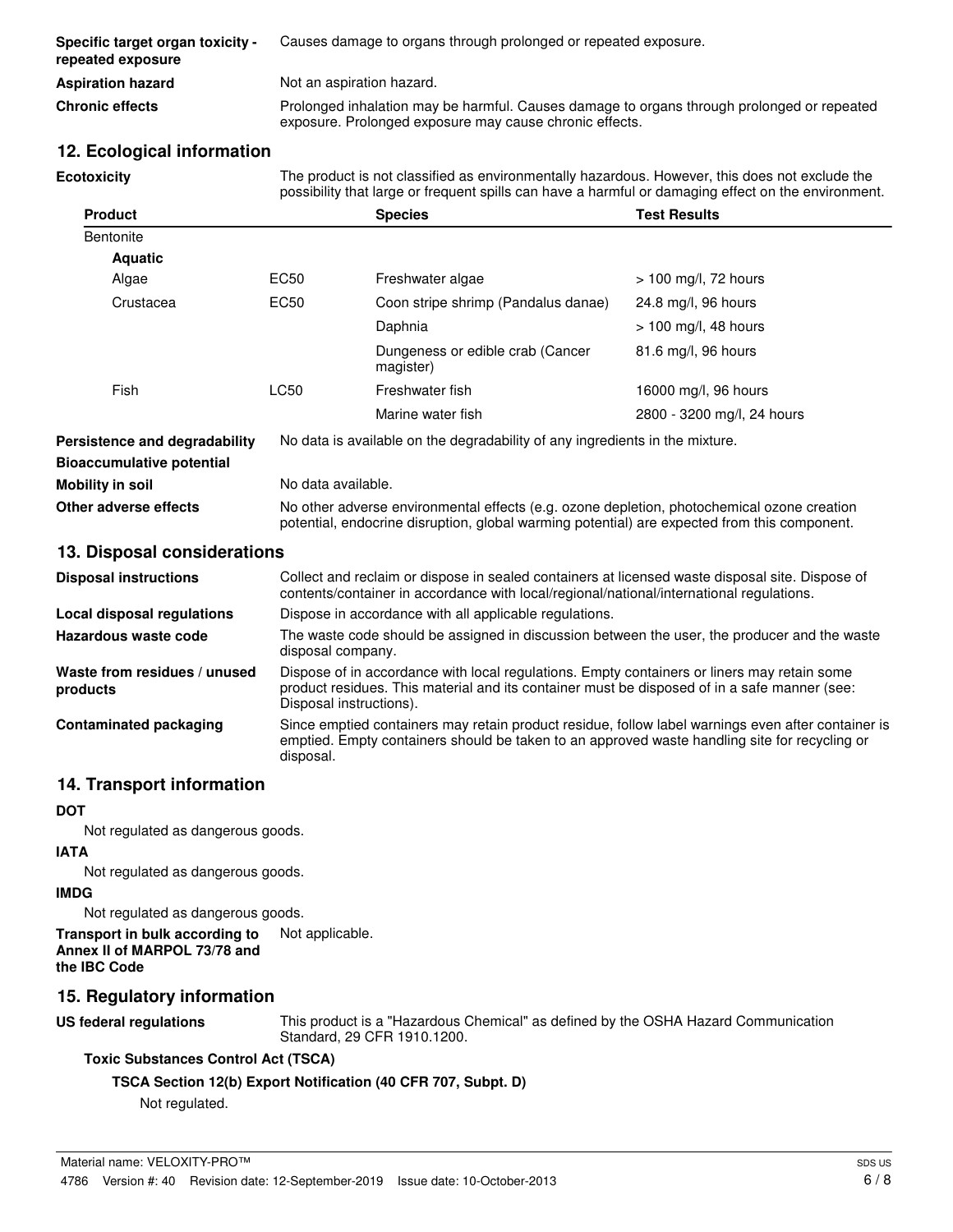#### **CERCLA Hazardous Substance List (40 CFR 302.4)**

Not listed.

#### **SARA 304 Emergency release notification**

Not regulated.

## **OSHA Specifically Regulated Substances (29 CFR 1910.1001-1053)**

QUARTZ (SIO2) (CAS 14808-60-7) Cancer

lung effects immune system effects kidney effects

## **Superfund Amendments and Reauthorization Act of 1986 (SARA)**

#### **SARA 302 Extremely hazardous substance**

Not listed.

**SARA 311/312 Hazardous** No (Exempt) **chemical**

## **SARA 313 (TRI reporting)**

Not regulated.

### **Other federal regulations**

### **Clean Air Act (CAA) Section 112 Hazardous Air Pollutants (HAPs) List**

Not regulated.

## **Clean Air Act (CAA) Section 112(r) Accidental Release Prevention (40 CFR 68.130)**

Not regulated.

**Safe Drinking Water Act** Not regulated. **(SDWA)**

**Food and Drug Administration (FDA)**

Total food additive Direct food additive GRAS food additive

#### **US state regulations**

**California Proposition 65**

WARNING: This product can expose you to QUARTZ (SIO2), which is known to the State of California to cause cancer. For more information go to www.P65Warnings.ca.gov.

#### **California Proposition 65 - CRT: Listed date/Carcinogenic substance**

QUARTZ (SIO2) (CAS 14808-60-7) Listed: October 1, 1988

**US. California. Candidate Chemicals List. Safer Consumer Products Regulations (Cal. Code Regs, tit. 22, 69502.3, subd. (a))**

QUARTZ (SIO2) (CAS 14808-60-7)

## **International Inventories**

| Country(s) or region        | <b>Inventory name</b>                                                     | On inventory (yes/no)* |
|-----------------------------|---------------------------------------------------------------------------|------------------------|
| Australia                   | Australian Inventory of Chemical Substances (AICS)                        | No.                    |
| Canada                      | Domestic Substances List (DSL)                                            | No.                    |
| Canada                      | Non-Domestic Substances List (NDSL)                                       | N <sub>0</sub>         |
| China                       | Inventory of Existing Chemical Substances in China (IECSC)                | No.                    |
| Europe                      | European Inventory of Existing Commercial Chemical<br>Substances (EINECS) | No.                    |
| Europe                      | European List of Notified Chemical Substances (ELINCS)                    | No.                    |
| Japan                       | Inventory of Existing and New Chemical Substances (ENCS)                  | N <sub>0</sub>         |
| Korea                       | Existing Chemicals List (ECL)                                             | No.                    |
| New Zealand                 | New Zealand Inventory                                                     | No.                    |
| Philippines                 | Philippine Inventory of Chemicals and Chemical Substances<br>(PICCS)      | No.                    |
| Taiwan                      | Taiwan Chemical Substance Inventory (TCSI)                                | No.                    |
| United States & Puerto Rico | Toxic Substances Control Act (TSCA) Inventory                             | No.                    |

\*A "Yes" indicates that all components of this product comply with the inventory requirements administered by the governing country(s)

A "No" indicates that one or more components of the product are not listed or exempt from listing on the inventory administered by the governing country(s).